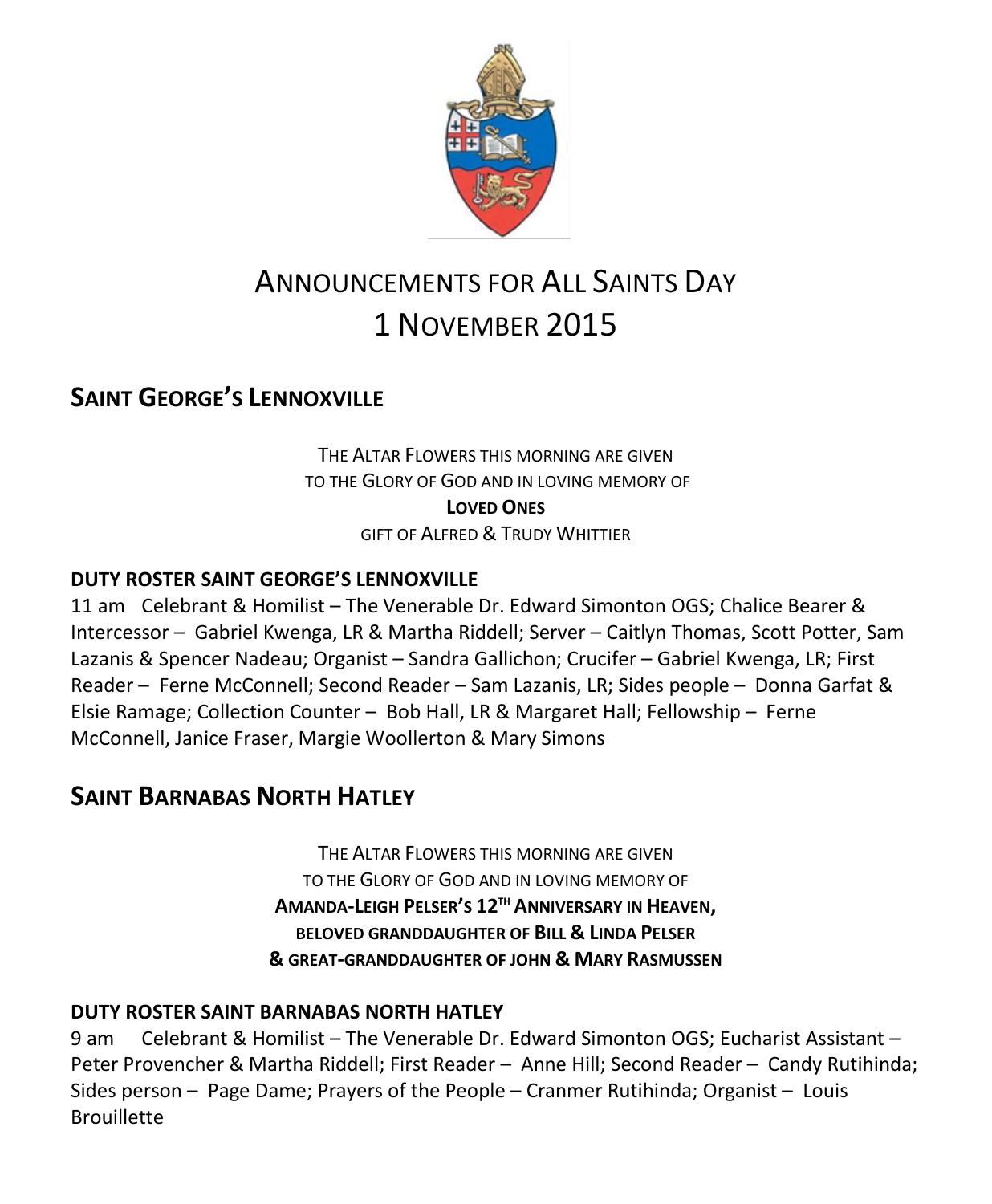## ON THIS WEEK

#### **SEAFARERS' BOXES**

This is a great time of the year to begin collecting your articles to pack SEAFARERS' BOXES. What an opportunity to share some of our Christmas Joy with someone away from home at that time of the year! **The Bus Trip to Quebec City will be on Wednesday, November 4th this year**. Please call Kay Hartwell at 819-349-1971 for more info or to reserve a seat on the bus. A list of suggested items is at the back of the church.

#### **REMEMBRANCE DAY SERVICE – LENNOXVILLE**

On Sunday, Nov. 8 at noon at the Lennoxville Cenotaph. Remembrance Supper on Sat. Nov 7 at 6 pm at the Hut (300 St. Francis, Lennoxville). Admission \$16. Everyone welcome.

#### **DR. WHO SOCIETY – LENNOXVILLE**

Meets Tuesdays from 7 – 10 pm in the Main Hall at St. George's Lennoxville.

#### **STUDENT HOSPITALITY SUPPER**

St. George's will host the Student Hospitality Supper on Friday, Nov. 6 from 5:30 to 6:30 pm.

### SERVICES THIS WEEK

| 9 AM              | <b>HOLY EUCHARIST</b>      | <b>NORTH HATLEY</b> |
|-------------------|----------------------------|---------------------|
| $9:15$ AM         | <b>BAS MORNING PRAYER</b>  | <b>MAGOG</b>        |
| <b>11 AM</b>      | <b>HOLY EUCHARIST</b>      | LENNOXVILLE         |
| <b>9 AM</b>       | <b>BCP MATTINS</b>         | <b>NORTH HATLEY</b> |
| $9:00 \text{ AM}$ | <b>BAS MORNING PRAYER</b>  | AYER'S CLIFF        |
| $9:15 \text{ AM}$ | <b>HOLY EUCHARIST</b>      | <b>MAGOG</b>        |
| $11 \text{ AM}$   | <b>SERVICE OF THE WORD</b> | LENNOXVILLE         |
| 11AM              | <b>BAS MORNING PRAYER</b>  | <b>COATICOOK</b>    |
|                   |                            |                     |

### DEANERY MEETINGS AT ST GEORGE'S LENNOXVILLE

#### **DEANERY MEETING OPEN TO ALL**

There will be a meeting of all the Deanery churches which are members of the team ministry model on Saturday, November 7 at St. George's Lennoxville from 10 am to noon. This will be an information and discussion meeting with an opportunity to ask questions and make suggestions. Treasurers and wardens are expected to attend, but the meeting is open to all interested members of the Deanery.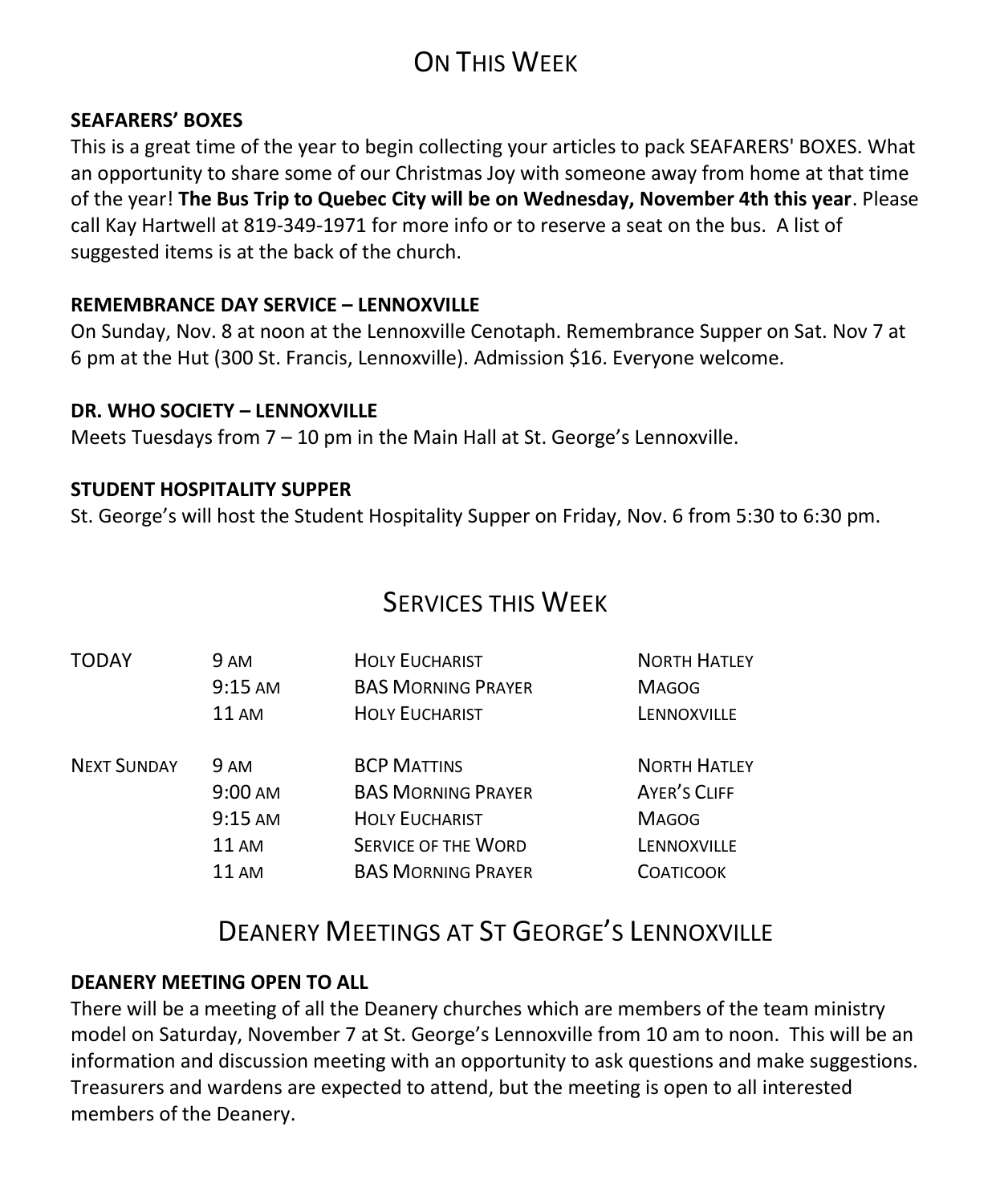#### **DEANERY WORSHIP MINISTRY TEAM**

Meets Tuesday, November 10 at 10:00 – 11:00 am in the Upper Room

#### **PASTORAL MINISTRY**

Meets Wednesday, November 11 starting at 6:30 pm

#### **LECTIO DIVINA**

Every Tuesday from 9 – 9:55 am in the Upper Room, St. George's Lennoxville. Each week we will read and reflect on the Gospel passage for the upcoming Sunday. For more information please contact Rev'd Canon Lynn Dillabough (819-239-6902 or [lynndillabough@gmail.com\)](mailto:lynndillabough@gmail.com).

#### **HOMILETICS FOR LAY READERS**

October 28, November 4, and December 2 from 9:00 - 11:30 in the Upper Room. **Lynn Dillabough is offering this as a follow-up to "The Courage to Preach" offered in 2011. All** current preachers are invited to hone our skills and to learn more about the art of homiletics. Please sign up by contacting Lynn at [lynndillabough@gmail.com](https://webmail.ubishops.ca/owa/redir.aspx?SURL=nksXqGp85F_Dom4r3JsslLbkidVbmkiX7It9Wrxex6QiuuBWxdTSCG0AYQBpAGwAdABvADoAbAB5AG4AbgBkAGkAbABsAGEAYgBvAHUAZwBoAEAAZwBtAGEAaQBsAC4AYwBvAG0A&URL=mailto%3alynndillabough%40gmail.com)

### UPCOMING EVENTS

#### **EVENING ACW – LENNOXVILLE**

Meets Wednesday, November 11 at 7 pm in the Choir Room.

#### **CORPORATION – LENNOXVILLE**

Meets Thursday, November 12 at 7 pm in the Choir Room.

#### **ST. GEORGE'S CHRISTMAS TEA & BAZAAR - LENNOXVILLE**

Saturday, November 28 from **1:30 – 4:30 pm** at 84 Queen Street, Lennoxville The Silent Auction, Delightful Muddle, home cooking, candy, jewellery, hand-knit or crochet items along with other hand-crafted goodies make interesting sales tables. All welcome!

#### **BAZAAR DONATIONS - LENNOXVILLE**

Anyone wishing to make any articles to donate for the Sales Tables may bring them to the Church Hall on Thursday, Nov. 26 or Friday, Nov. 27. Your contributions for the Bazaar will help to make it a successful fund raising event once more!

#### **JEWELLERY FOR BAZAAR ON NOVEMBER 28 – LENNOXVILLE**

Rings and Things that Sparkle & Shine! These are a few of the things wanted for the St. George's Bazaar Jewellery Table. One person's "unused" is another person's "awaited treasure"! Please give your items to Margaret Owens or Janice Fraser or any ACW member.